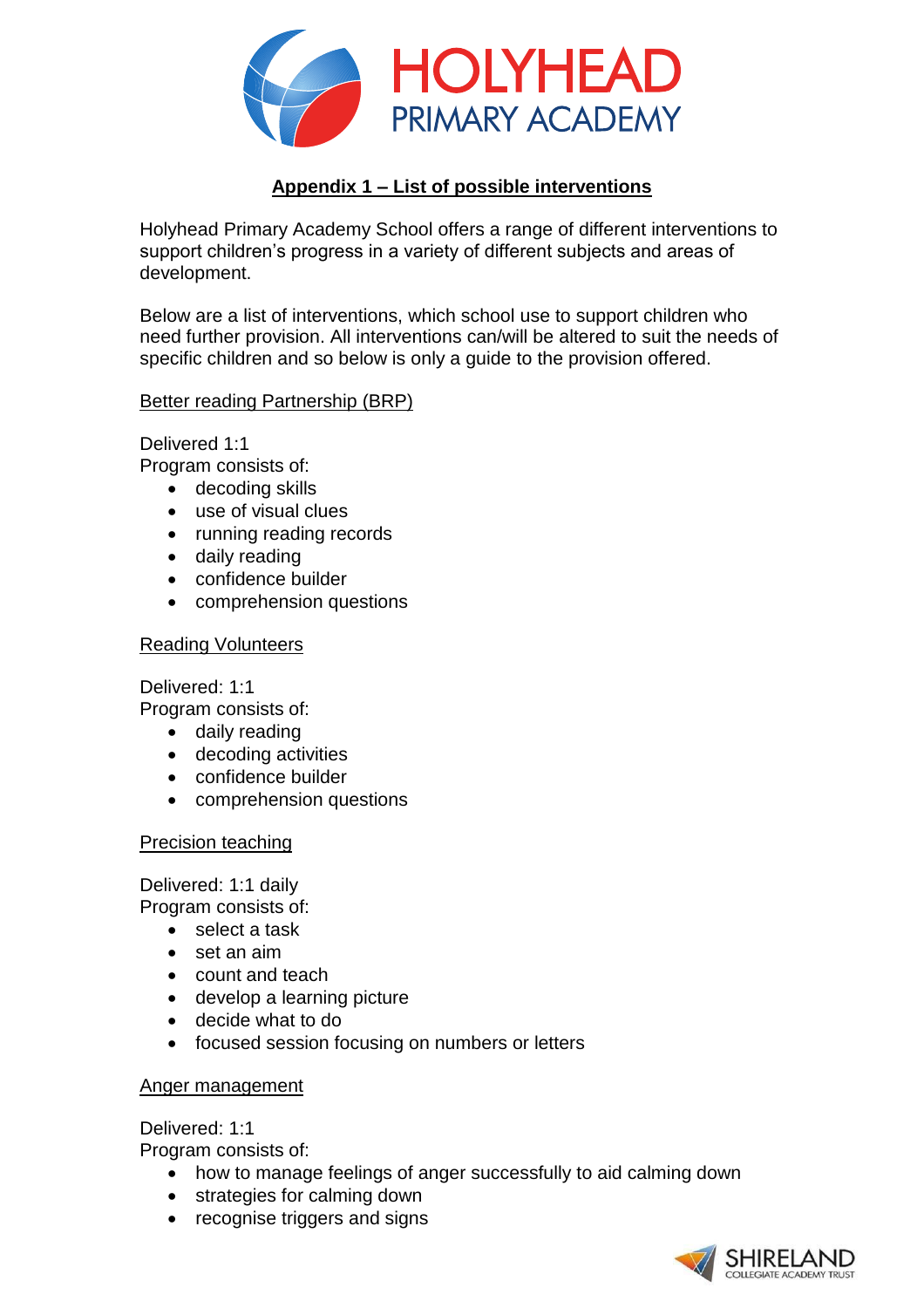- recognise and understand patterns in my behavior
- understand and interpret situations
- reduce impulsivity
- self-reflections and self-care managing stress and tolerating frustration
- identify what makes me angry
- to develop and use an anger action plan

## **Nurture**

Delivered: small groups

Program consists of:

- fostering links between child, the class teacher and peers. To assist the child's sense of belonging to a large group/small group
- give individual children an opportunity to have time to share an activity
- share a concern with an adult
- socialising with peers and adults, eating and drinking together, adults modeling behavior
- sharing news
- role play opportunities
- speaking and listening to aid further class based learning
- to help children manage their emotional states and recognise behavior is a form of communication
- to take part in adult led activities

## LSP/LSA readers

Delivered: daily 1:1

Program consists of:

- listening to children read
- improving phonetically knowledge
- questioning on text

## First class @ number 2

Delivered: maximum 1:4 Program consists of:

- 5 topics: all about number, exploring place value, addition and subtraction, addition and subtraction 2 and multiplication and division
- counting
- main learning through discussion and practical activities
- using previous learning
- problem solving activities
- real life maths

## Wishes and feelings

Delivered: 1:1 Program consists of:

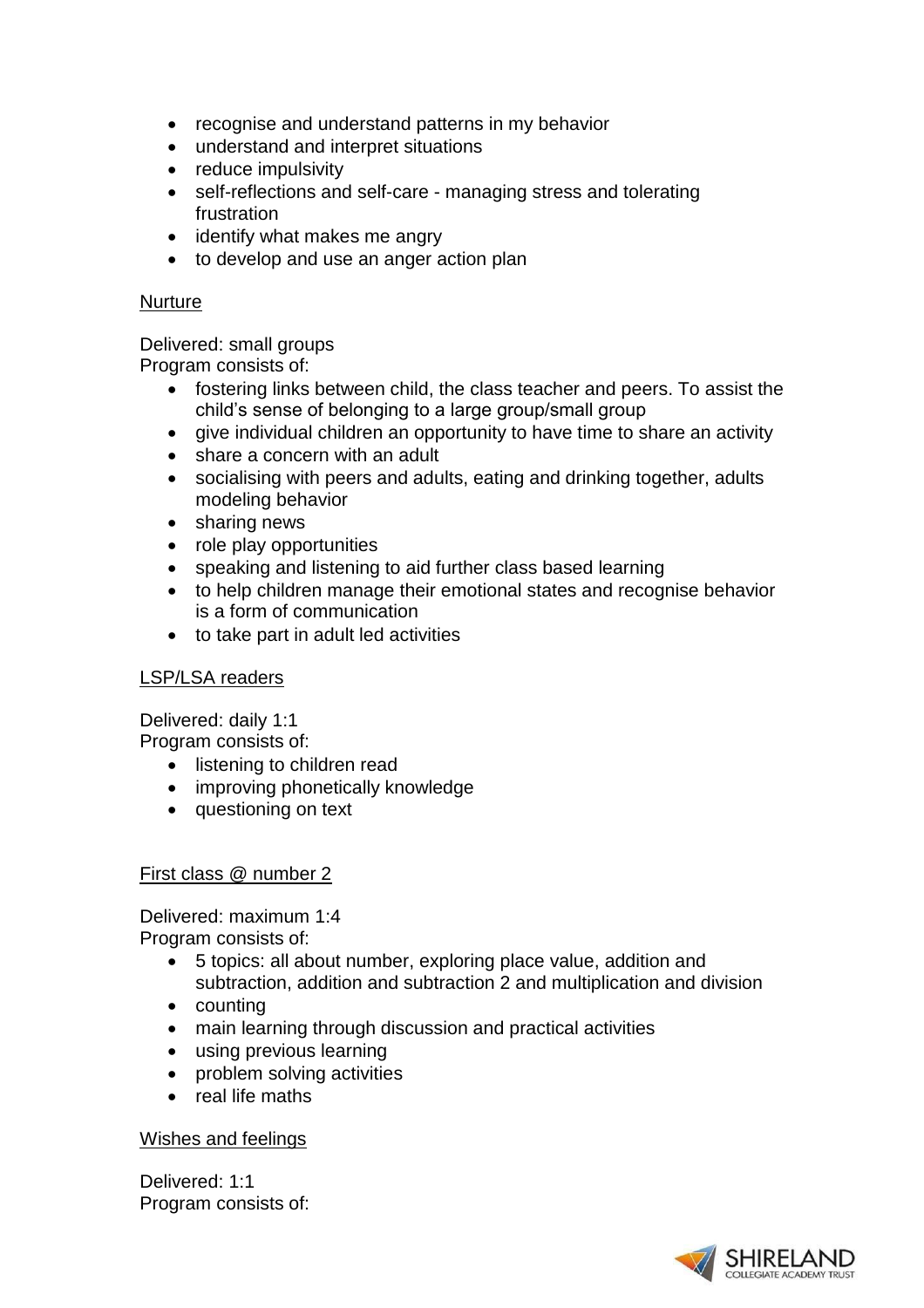- share important information that has happened in their life
- identify times/things that have made them sad, scared, happy or worried
- talk about feeling safe
- identify what they would like to happen in the future
- talk about family
- talk about their strengths
- emotional feelings drawings

#### Circle of friends

Delivered: maximum 1:6

Program consists of:

- creating a support network for the focus child
- working with the child to identify difficulties and devise practical ideas to help them deal with these difficulties
- provide encouragement
- recognise achievement and progress
- circle games, pass the smile/hand shake, parachute games
- learning to play together

## SULP

Delivered: maximum 1:8 Program consists of:

- Language and communication skills
- Social communication skills
- Eye contact
- listening
- turn taking
- proxemics
- prosody
- self/other awareness
- self esteem
- strengths and weaknesses
- self confidence

## Wellcomm intervention

Delivered: maximum 1:4 Program consists of:

- big book of ideas
- speech and language
- use of story books, picture cards, puzzles and objects
- model spoken language and turn taking

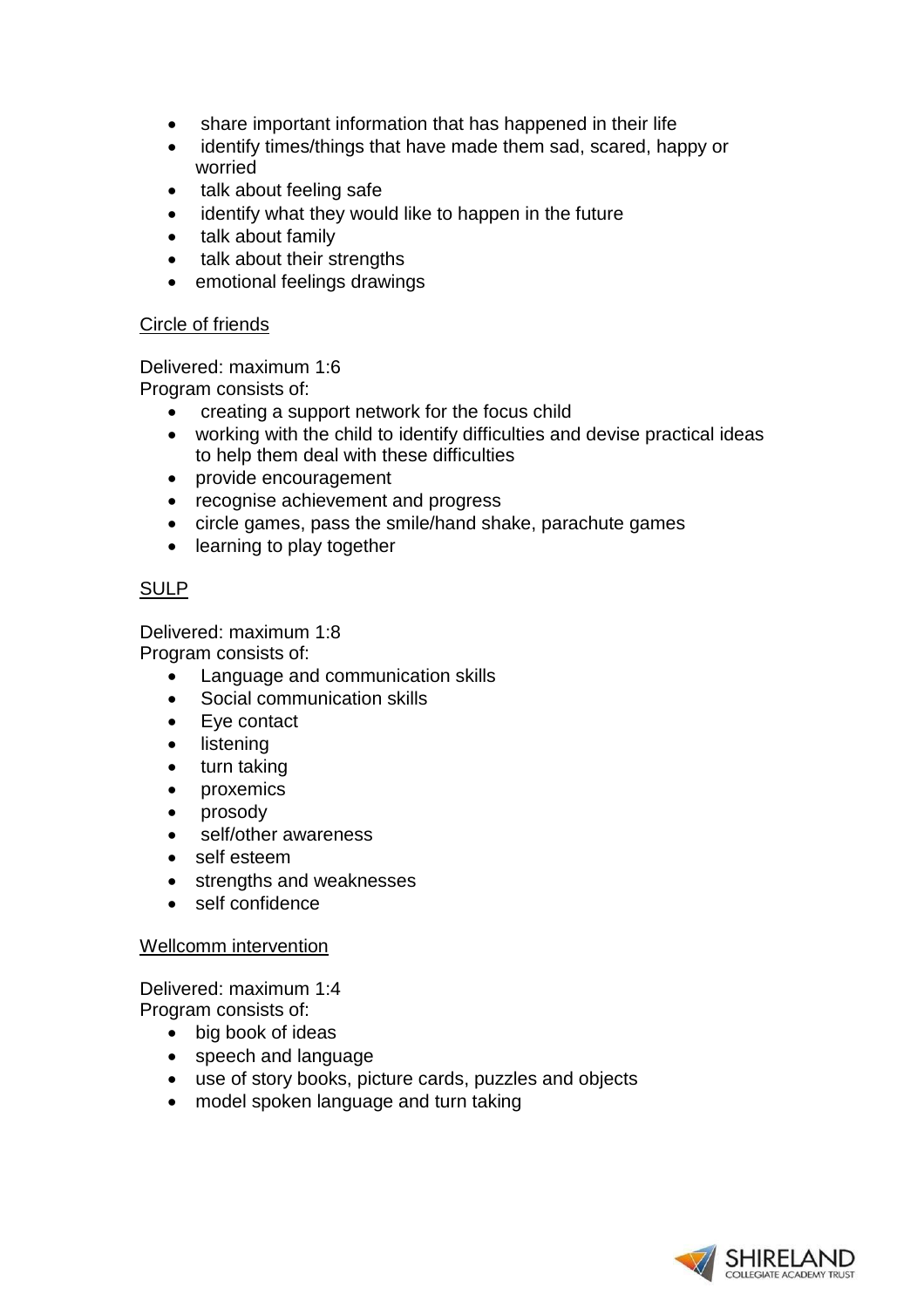#### Literacy/numeracy group

Delivered: 1:1

Program consists of:

- targeted support during literacy and numeracy sessions
- curriculum tailored for the children's needs
- phonic skills
- individual targets met
- task broken down into smaller manageable chunks

## Picture maths

Delivered: maximum 1:2

Program consists of:

- learning to count
- to write number
- solving real life problems
- methods to work out the answers s
- identify different ways to work out the answers to questions
- learning new mathematical vocabulary
- sharing ideas

## One to one behavioral support

Delivered: 1:1

Program consists of:

- Transition times from parent to school, school to parent
- Daily use of trackers
- Use of number scales to identify behaviour
- Break down of tasks into manageable chunks
- Time out if needed
- Identify ways to improve behavior

## Art therapy

Delivered: maximum 1:5 Program consists of:

- hand eye co ordination activities
- gross motor skills
- fine motor skills
- sensory play

## Lego Therapy

Delivered: maximum 1:3 Program consists of:

• turn taking